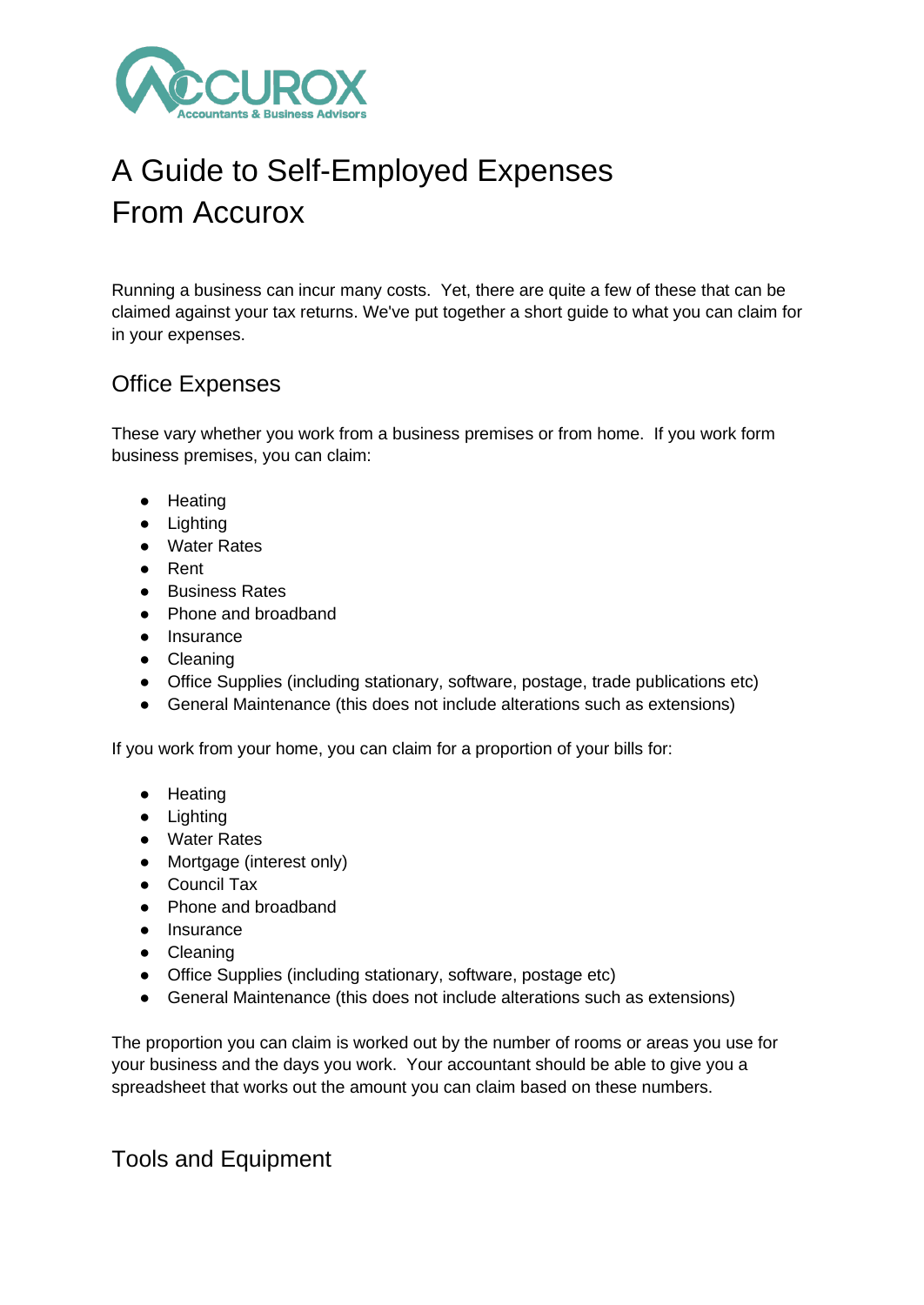

You can claim back on smaller tools or equipment, that have a short life span, such as paintbrushes. You can claim bigger items or heavy machinery if you use cash base accounting [\(you only record income you've actually received in a tax](https://www.gov.uk/simpler-income-tax-cash-basis/income-and-expenses-under-cash-basis) year).

## Travel Costs

Many people wrongly believe that the self-employed can claim their meals and travel to and from work. However, the rules are tougher than that. Here's what you can and cannot claim for:

You can claim for:

- The cost of travel and accommodation you need while on business trips, or if you are travelling between different places of work.
- Meals when you are staying away from home overnight for work.
- The running costs of your car. This can include fuel, insurance, tax, and repairs/servicing.
- When using a private car for work purposes, you can only claim for the proportion it is used for work.

You cannot claim for travel between your home and lunch or to buy your vehicle if it is also used for private use. (Though you may be able to claim relief for capital allowances. Speak to your accountant for more details.)

# Staff Costs

If you're an employer, regardless of whether you are a limited company or self-employed, you can make a claim against your costs for salaries and benefits. The self-employed can claim:

- Wages, National Insurance and insurance and pension benefits for employees
- Redundancy payments
- Training costs
- Childcare provision if applicable

However, this only allowed for your employees. You cannot claim wages, national insurance, pension costs or life insurance for yourself.

### **Training**

The good news is that you can claim for training courses you take to expand your knowledge or skills to improve your business.

#### Legal and Financial